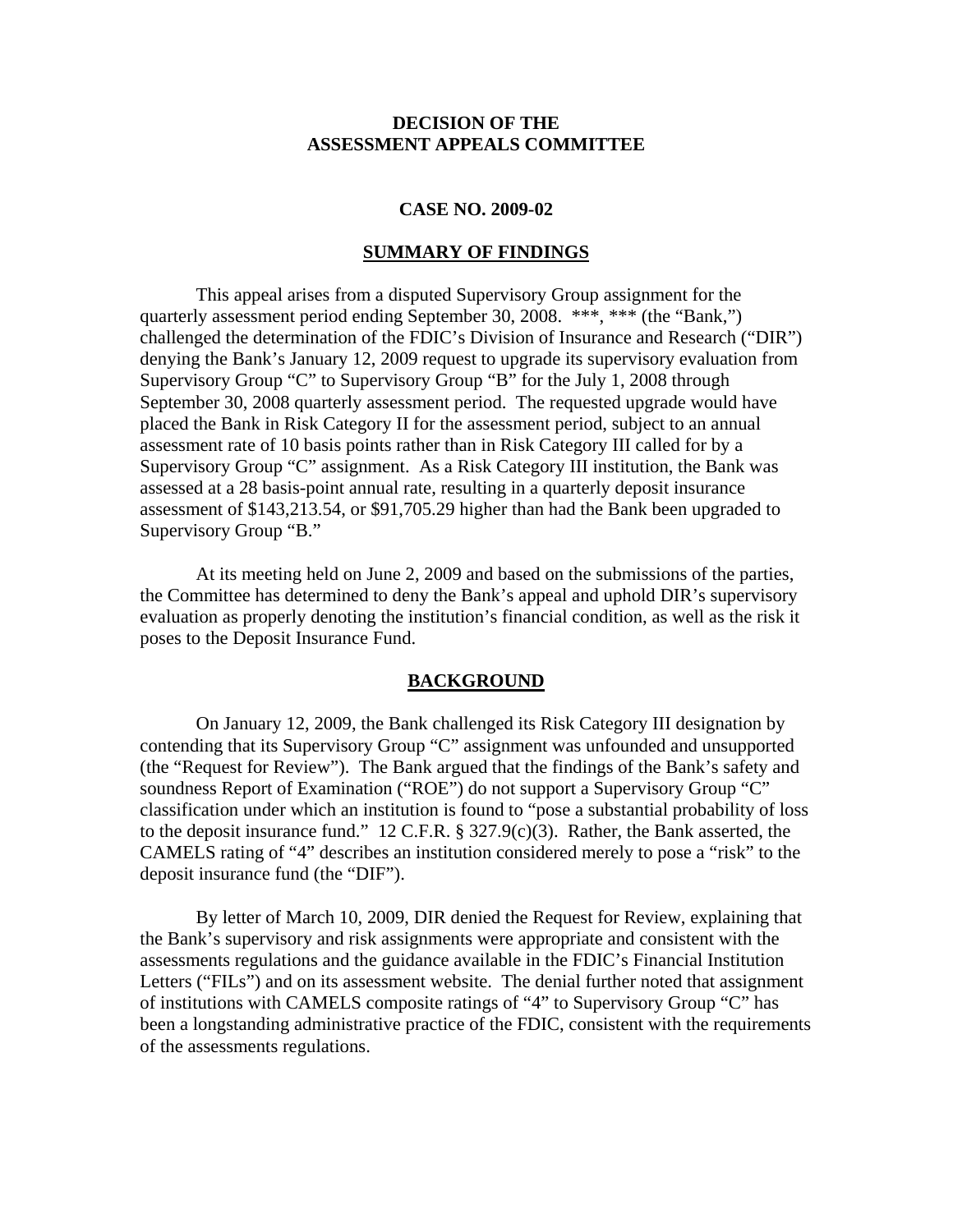page 2

In its appeal to the Committee, the Bank reiterates its position that the Supervisory Group assignment lacked foundation. The Bank argues that it does not pose a substantial probability of loss to the DIF and that, absent such a probability, the classification is unwarranted. The Bank contends that the CAMELS composite rating of "4" appears to be DIR's sole justification for the classification, a justification the Bank claims is baseless, as the ROE nowhere describes the Bank as "posing a substantial probability of loss" to the DIF. In fact, the ROE characterizes the Bank's overall condition with such words as "risk" and "possibility," descriptors that, the Bank avers, are more consistent with the definition of Supervisory Group "B" ("institutions that demonstrate weaknesses which, if not corrected, could result in significant deterioration of the institution and increased risk of loss to the [DIF])." Moreover, the Bank denies the probability of loss, asserting that the deficiencies addressed by the FDIC in the ROE were in connection with a single, specific division (the \*\*\* Division) and therefore do not apply to the Bank's operations as a whole.

Finally, the Bank contends that the FDIC itself concedes that all "4"-rated institutions do not necessarily belong in Supervisory Group "C," pointing to the use of the word "generally" in the Supervisory Group Descriptions found in the assessment guidance in FIL 90-2003. The use of such a limiting term implies that, the Bank reasons, there are "exceptional" situations in which some "4"-rated institutions belong in Supervisory Group "B." These "exceptional" cases must include institutions, such as the Bank, that do not pose a "substantial probability of loss to the [DIF]."

# **ANALYSIS**

For purposes of determining the annual assessment rate for insured depository institutions, each institution is assigned an assessment risk classification (Risk Categories I through IV). Arriving at one of these classification involves a two-step process governed by the FDIC's assessments regulations: (1) a capital evaluation in which an institution is assigned to one of three capital classifications (Well-Capitalized, Adequately Capitalized, and Undercapitalized) based on data reported in the institution's Report of Income and Condition (the "Call Report") for the quarterly assessment period; and (2) a supervisory evaluation (Supervisory Group "A," "B," or "C") for each quarterly assessment period, based on a variety of factors. *See* 12 C.F.R. § 327.9(b)(2) (capital evaluations) and 12 C.F.R. § 327.9(c) (supervisory evaluations).

The assignment of Risk Category completes the process. Risk Category II includes all institutions in Supervisory Group A that are Adequately Capitalized and all institutions in Supervisory Group B that are Well- or Adequately Capitalized. Risk Category III includes all Supervisory Group "A" and "B" institutions that are Undercapitalized and all Supervisory Group "C" institutions that are Well- or Adequately Capitalized. 12 C.F.R. § 327.9(a)(2) and (3).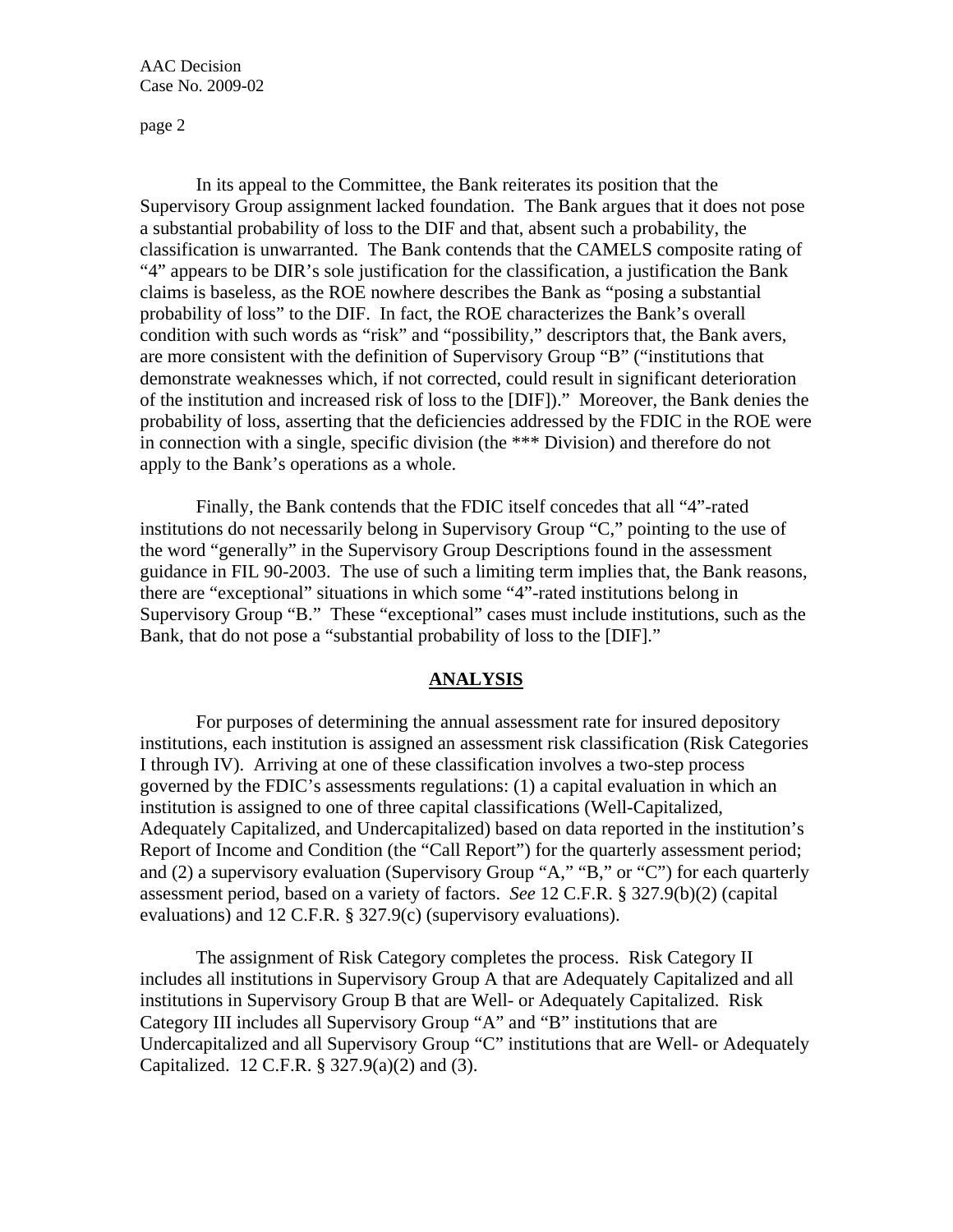page 3

For the first step, the capital evaluation, the Bank reported risk-based capital ratios on its September 30, 2008 Call Report that were at an "Adequately Capitalized" level, as defined by the FDIC's assessments regulations. 12 C.F.R. § 327.9(b)(2).

Section 327.9(c) of the FDIC's regulations governs the second step of this process, the supervisory evaluations:

> (c) *Supervisory evaluations.* Each institution will be assigned to one of three Supervisory Groups based on the Corporation's consideration of supervisory evaluations provided by the institution's primary federal regulator. The supervisory evaluations *include the results of examination findings by the primary federal regulator, as well as other information that the primary federal regulator determines to be relevant*. In addition, the Corporation will take into consideration *such other information* (such as state examination findings, if appropriate) *as it determines to be relevant to the institution's financial condition and the risk posed* to the Deposit Insurance Fund. The three Supervisory Groups are:

(1) *Supervisory Group "A."* This Supervisory Group consists of financially sound institutions with only a few minor weaknesses;

(2) *Supervisory Group "B."* This Supervisory Group consists of institutions that demonstrate weaknesses which, if not corrected, could result in significant deterioration of the institution and increased risk of loss to the Deposit Insurance Fund; and

(3) *Supervisory Group "C."* This Supervisory Group consists of institutions that pose a substantial probability of loss to the Deposit Insurance Fund unless effective corrective action is taken.

12 C.F.R. § 327.9(c) (emphasis supplied).

 $\overline{a}$ 

As a matter of longstanding practice and as described in Financial Institution Letter 90-2003 ("FIL 90-2003"), as well as on the assessments pages of the FDIC's website, institutions with a CAMELS rating of 1 or 2 are generally assigned to Supervisory Group "A"; those with a CAMELS rating of 3 to Supervisory Group "B"; and those with a CAMELS rating of 4 or 5 to Supervisory Group "C."

Changes to an insured institution's risk assignment resulting from a supervisory ratings change become effective as of the date of written notification to the institution by

<span id="page-2-0"></span><sup>&</sup>lt;sup>1</sup> The FDIC has provided these rules to the industry in FILs 103-2006 and 90-2003 and further guidance at [http://www.fdic.gov/deposit/insurance/assessments/capital\\_groups.html](http://www.fdic.gov/deposit/insurance/assessments/capital_groups.html).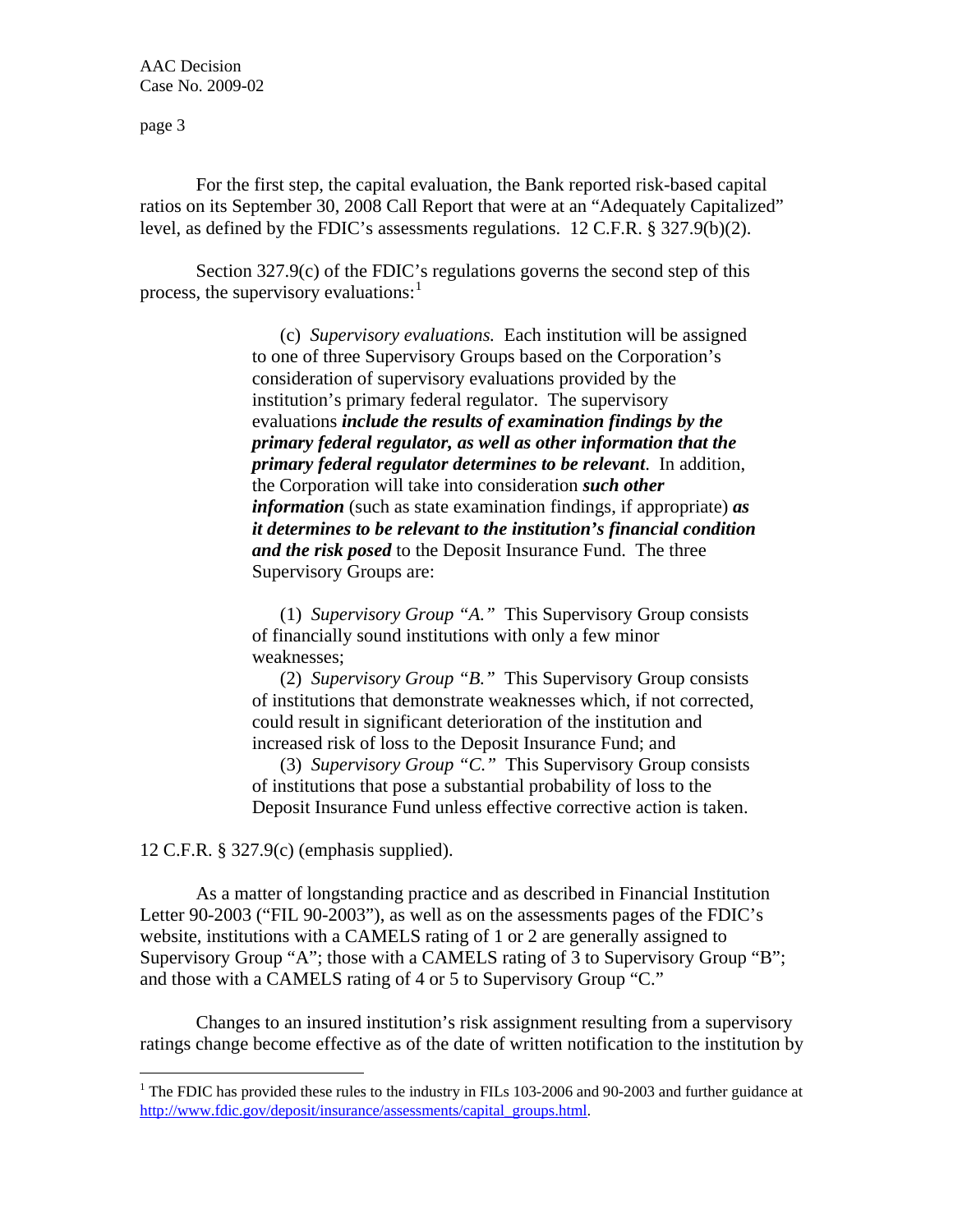page 4

the institution's primary federal regulator (here, the FDIC). 12 C.F.R. § 327.4(f)(1). The Bank received written notification of its supervisory rating on July 2, 2008. Accordingly, on that date, the Bank's Supervisory Group was downgraded to "C," and as an Adequately Capitalized Supervisory Group "C" institution, its risk assignment was downgraded from Risk Category II to Risk Category III.

The Uniform Financial Institutions Rating System ("UFIRS"), established by the Federal Financial Institutions Examination Council ("FFIEC"), describes institutions with a CAMELS composite rating of "4" in complete detail. The Committee finds that the Bank's reading of the CAMELS composite "4" rating is unreasonably narrow, and, in fact, the Bank truncates the definition that it cites. Although it is true that FFIEC describes a "4"-rated institution as "pos[ing] a risk to the deposit insurance fund," the definition says a great deal more about risk. The definition states, "[I]n most cases, [a] formal enforcement action is necessary to address the problems" and further warns that "[f]ailure is a distinct possibility if the problems and weaknesses are not satisfactorily addressed and resolved." The CAMELS composite "4" definition cautions that financial institutions in this group are not capable of withstanding business fluctuations. All told, the definition serves as a warning that a "4"-institution poses a severe risk of loss to the DIF. The Bank's argument, in its concentration on a single phrase within the definition, does not take into account the totality of that definition. Consequently, the Committee rejects the Bank's narrow reading of the FFIEC composite "4" rating.

Central to the Bank's argument that it is not a Group "C" institution is that it does not pose a risk of substantial probability of loss to the DIF. The Bank argues that the use of "generally" implies that there are some "4"-rated institutions that must belong in Group "B"; that those exceptional cases are institutions that do not pose a substantial probability of loss to the DIF; and that as an institution that does not pose such a risk, it belongs in Group "B." However, the Committee finds that on the evidence in this record the Bank *does* pose a risk of substantial probability of loss. With the failure of their minor premise, the Bank's syllogism must itself fail.

The Committee notes that prior to January 1, 2007 when the implementing assessments regulations (Federal Deposit Insurance Reform Act of 2005) went into effect, the FDIC assessed risk for the coming period based on current data but continued to look at information for a six-week period (the *reconcilement period*) following the cutoff date to allow for consideration of unusual circumstances. Accordingly, "generally" was used largely to describe the potential exceptions to the Group assignments resulting from the *reconcilement period*. Under the Reform Act implementing regulations, the reconcilement period has been eliminated, and thus, instances of deviation of the Group assignments from the primary federal regulator's composite ratings seem less likely. Although the regulation does not foreclose the possibility of an exception, we find that, under these facts, the Bank clearly does not merit such treatment.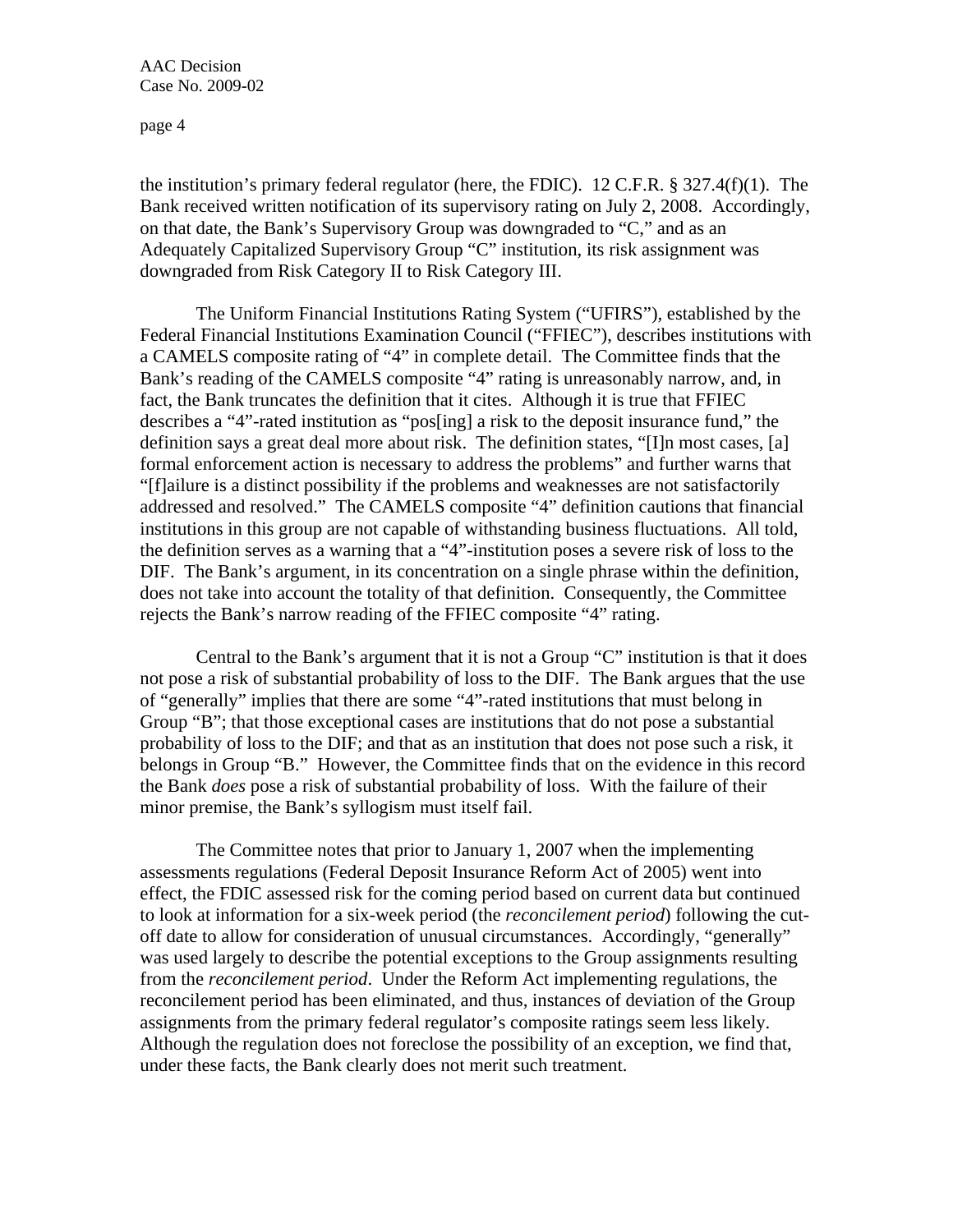page 5

Finally, the Committee finds that the Bank's argument that its deficiencies were entirely related to a single division ignores the findings of the ROE. Contrary to the Bank's contention, the ROE makes clear that the risks and the effects of those risks were not solely limited to a specific division (the \*\*\* Division). In fact, even the transmittal letter accompanying the ROE advises of the dangerous waters which the Bank has entered as a result of the Indirect Auto Loan Division:

> The Board has failed to properly oversee the operations of the bank. Most of the bank's current problems can be directly attributed to the decision to enter into \*\*\* financing, without incorporating proper controls and safeguards to effectively monitor the portfolio's quality. Management's failure to institute effective credit administration, underwriting, and oversight policies has rendered asset quality deficient and in need of immediate remedial action. Likewise, the bank's earnings have fallen well below projections, due to high overhead, increased loan loss provision, and narrowing margins due to the use of high cost deposits, all of which are related to the establishment, quality, and funding of the \*\*\* portfolio.

While the ROE may not use the exact words found in the Supervisory Descriptions (posing the risk of a substantial probability of loss), it does point out that the "decision to originate \*\*\* loans has impacted many facets of the bank's operations, and has resulted in a decline in the bank's overall financial condition." Moreover, the ROE notes that management itself has failed to monitor risk by the division:

> The risk in the \*\*\* portfolio has not been quantified and compared to capital. The board has not received reports that provide adequate information to assess the level of asset risk within the \*\*\* portfolio and to consider the size and potential risks of this asset concentration.

The fact is that the Bank has not yet turned profitable, and earnings are insufficient to support operations and maintain appropriate capital levels. The ROE goes on to observe that "if management had not initiated the [\*\*\* Loan] Division, the bank would have been profitable by March 31, 2008." Loan loss reserves, capital levels, liquidity, sensitivity, and other areas of the Bank have all suffered as a direct result of the actions of the Division. The Committee finds that, consistent with the assessments regulations, DIR has taken careful note of the results of the examination as a whole and has rightly determined that the Bank, as a Supervisory Group "C" institution, poses a substantial probability of loss to the DIF unless effective corrective action is taken.

## **CONCLUSION**